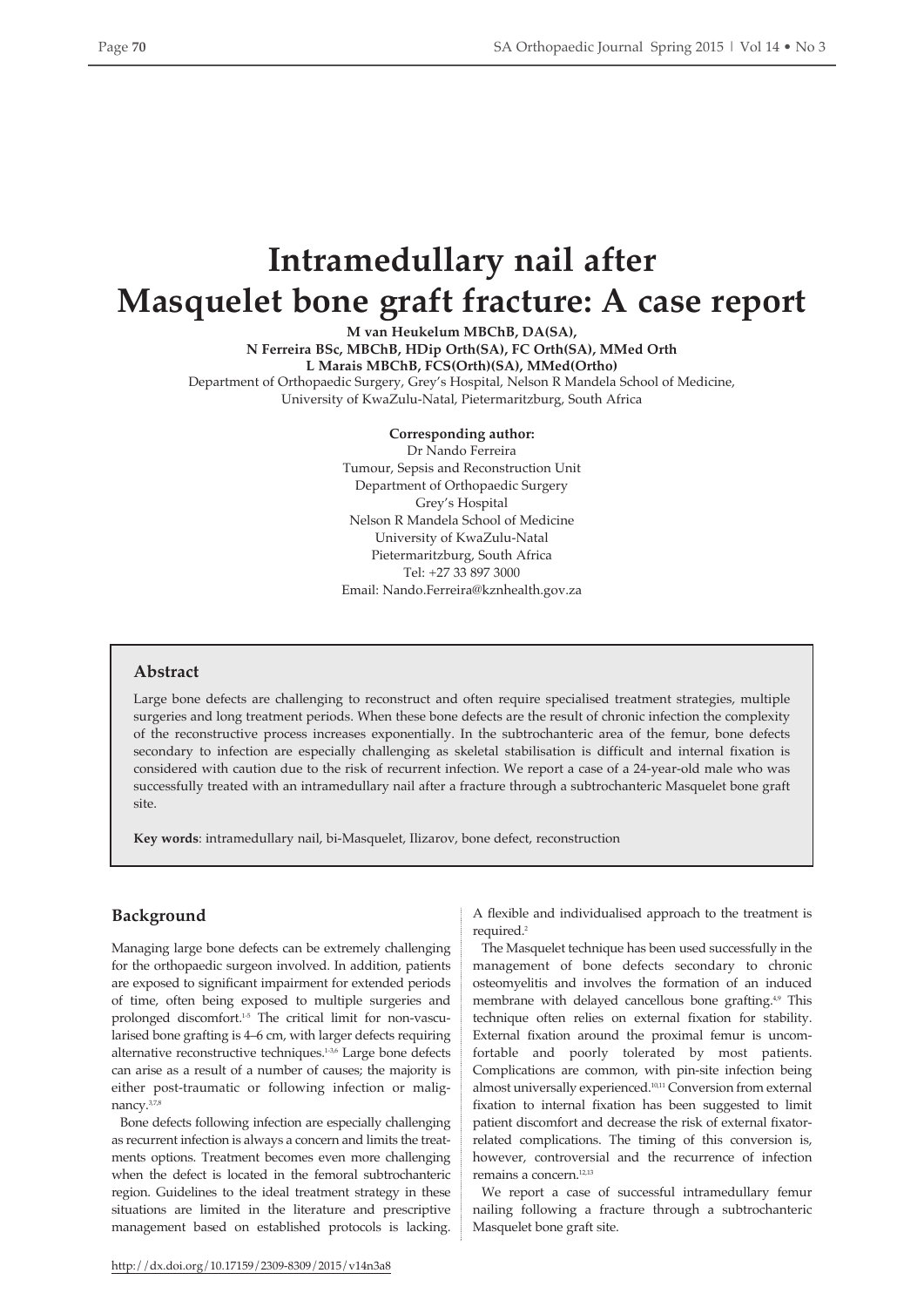#### **Case report**

A 24-year-old man was referred to our limb reconstruction unit with chronic osteomyelitis of the left proximal femur. He had previously been treated at two separate institutions. His initial treatment involved a proximal femoral locked plate for a closed subtrochanteric femur fracture following a motor vehicle accident. He presented to the second hospital with a subtrochanteric non-union and a broken plate. Plate removal revealed a post-operative infection with necrotic bone. Specimens taken during debridement cultured *Staphylococcus aureus* sensitive to cloxacillin and clindamycin. At this time his erythrocyte sedimentation rate (ESR) was 48 mm/h and C-reactive protein (CRP) was 40 mg/L.

The patient was subsequently referred to our unit for further management of his chronic osteomyelitis. The patient was a non-smoker, HIV negative and had a serum albumin of 41  $g/L$ , classifying him as an A-host according to the Cierny and Mader classification.<sup>14</sup> The diffuse subtrochanteric osteomyelitis and associated mechanical instability resulted in the patient being classified as anatomic type IV Cierny and Mader chronic osteomyelitis.14

Surgical management was staged according to the prescribed Masquelet induced-membrane technique.4,6,9 Debridement revealed a 12 cm necrotic subtrochanteric bone segment (*Figure 1*). All necrotic bone was debrided. An area of sub-periosteal new bone formation on the medial aspect of the proximal femur was well perfused and thus left intact. Soft tissues were closed over a gentamycin-impregnated form-fitting cement spacer (*Figure 2*). Stability was maintained using an Ilizarov circular external fixator (Smith and Nephew Inc., Memphis, TN, USA).

The second stage was performed eight weeks after the initial debridement. Infective markers were negative at this time and all clinical signs of infection had resolved. Surgery involved removal of the cement spacer followed by bone grafting into the induced membrane (*Figure 3*).



*subtrochanteric bone*



*Figure 2. Radiograph showing form-fitting spacer and Ilizarov stabilisation*



*Figure 3. Induced membrane as seen during second-stage surgery*

The reamer-irrigator-aspirator (RIA) (Synthes Inc, West Chester, PA) autograft, harvested without complication from the contralateral femur, was mixed with allograft bone chips and packed into the induced membrane surrounding the defect (*Figure 4*).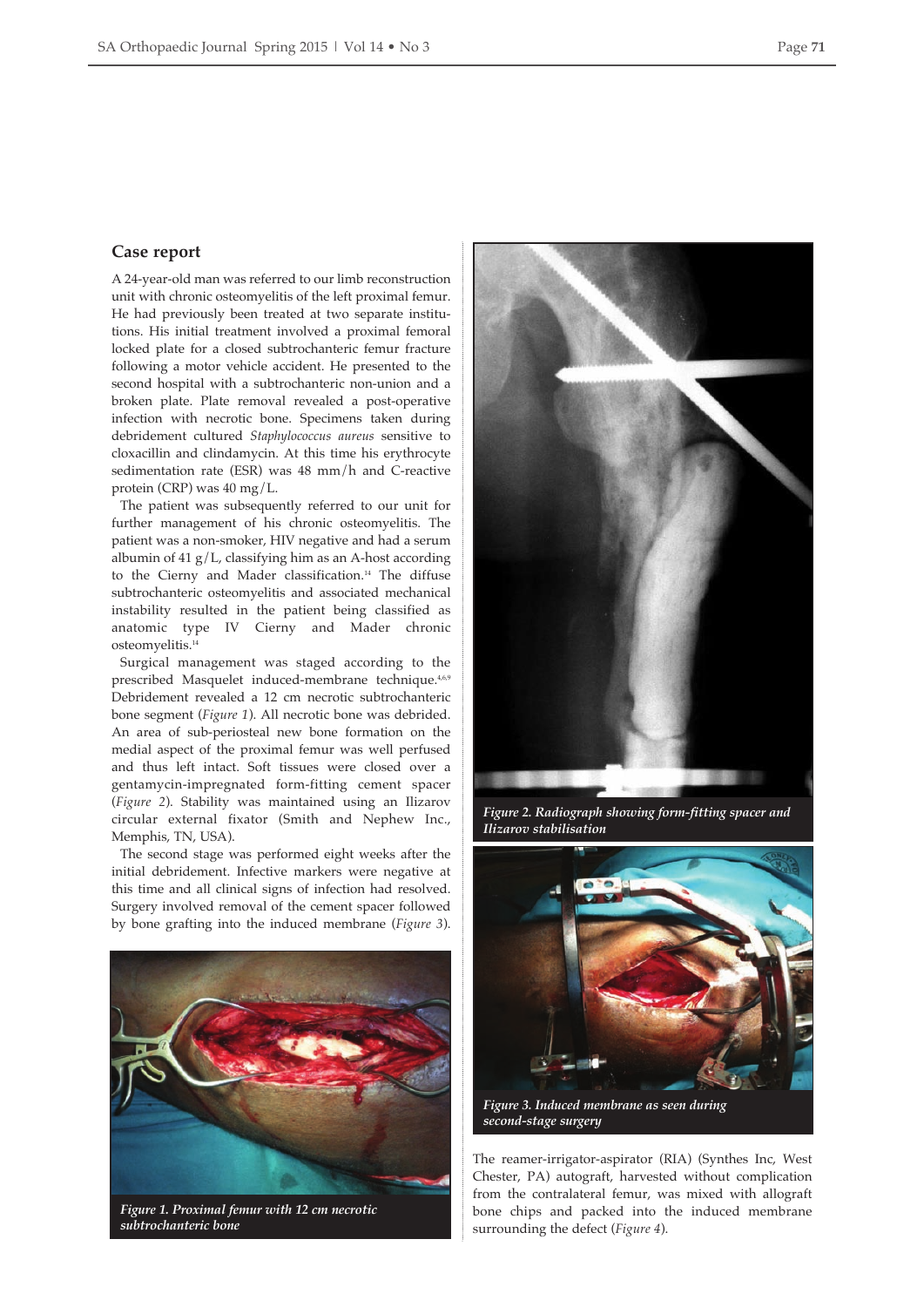

*Figure 4. RIA bone graft mixed with allograft bone chips*



*Figure 5. AP and lateral radiographs at last follow-up*

The external fixator was removed once union was deemed adequate, five months after the bone graft procedure. A subsequent fall nine days after the frame was removed resulted in a fracture through the bone graft area. The soft tissues were not injured during the fall and inflammatory markers were normal. A Trigen InterTan (Smith and Nephew Inc., Memphis, TN, USA) cephalomedullary nail was chosen for stabilisation of the fracture. The nail was inserted without incident and the patient was mobilised immediately post-operatively.

At 20-months' follow-up the patient is able to ambulate without a walking aid and remains infection-free. Radiographic evaluation confirmed that the Masquelet bone graft fracture has healed and remodelled (*Figure 5*). We are not planning to remove the implant.

# **Discussion**

Osteomyelitis causes bone necrosis, soft tissue compromise, functional impairment, systemic illness and considerable morbidity.<sup>5</sup> Chronic osteomyelitis may begin as acute haematogenous or contiguous disease, the latter typically being introduced by open fracture or surgery. In 1983 Cierny and Mader classified chronic osteomyelitis based on four anatomical types and three physiological groups of patients  $(A, B \& C)^{14}$ 

Chronic osteomyelitis, as is the case with musculoskeletal tumours, can only be eradicated through complete resection of all necrotic tissue. Chemotherapy, in the form of antibiotics, only plays an adjuvant role.<sup>15</sup>

A curative approach resulted in a 12 cm subtrochanteric bone defect in our case. Bone defects greater than 4–6 cm are clinically challenging to treat and require specialised reconstructive techniques.<sup>1,2,16</sup> Bone transport according to the Ilizarov method and bone graft into an induced membrane as described by Masquelet are two of the common techniques used.<sup>4,9,17,18</sup> In very large defects, greater than 12 cm, literature suggests that free vascularised fibular grafts provide the best results.19

The Masquelet technique is based on two principles or operative stages.4,9 The first stage relies on provoking a foreign body reaction around a cement spacer that is left in the osseous void for 4–8 weeks. This results in the formation of an induced membrane into which cancellous bone graft is placed at a second stage. During this period an external fixator usually provides stability but internal fixation may also be used. The induced membrane acts as a resilient receptacle for the graft as well as preventing graft resorption.4,9,20 The membrane also exhibits histological characteristics and biological properties that facilitate bone healing and revascularisation.<sup>6,21-23</sup>

The use of a solid form-fitting cement spacer provides additional advantages beyond the formation of the induced membrane. Local adjuvant antibiotics (usually vancomycin, gentamycin and or tobramycin) are aimed at eradicating persistent bacterial contamination. The solid spacer prevents involution of muscle, nerves and vascular structures into the defect, preventing them from becoming incorporated in the scar tissue that forms.<sup>24</sup> Wound closure after bone grafting is also facilitated as soft tissues heal in an expanded position after the initial debridement thereby preventing contraction into the defect.<sup>24</sup>

The Masquelet procedure results in the formation of large 'induced membranes' that require cancellous bone grafting. The RIA autograft system (Synthes Inc. West Chester, PA) allows intramedullary, non-structural autologous bone graft harvesting.25 Analyses of harvested graft demonstrate high concentrations of various growth factors including FGF-alpha, PDGF, IGF-I, BMP-2 as well as osteogenic differentiation of bone marrow progenitor cells.<sup>26-29</sup> This suggests a tremendous therapeutic potential while maintaining the biological properties of the donor bone.<sup>25</sup>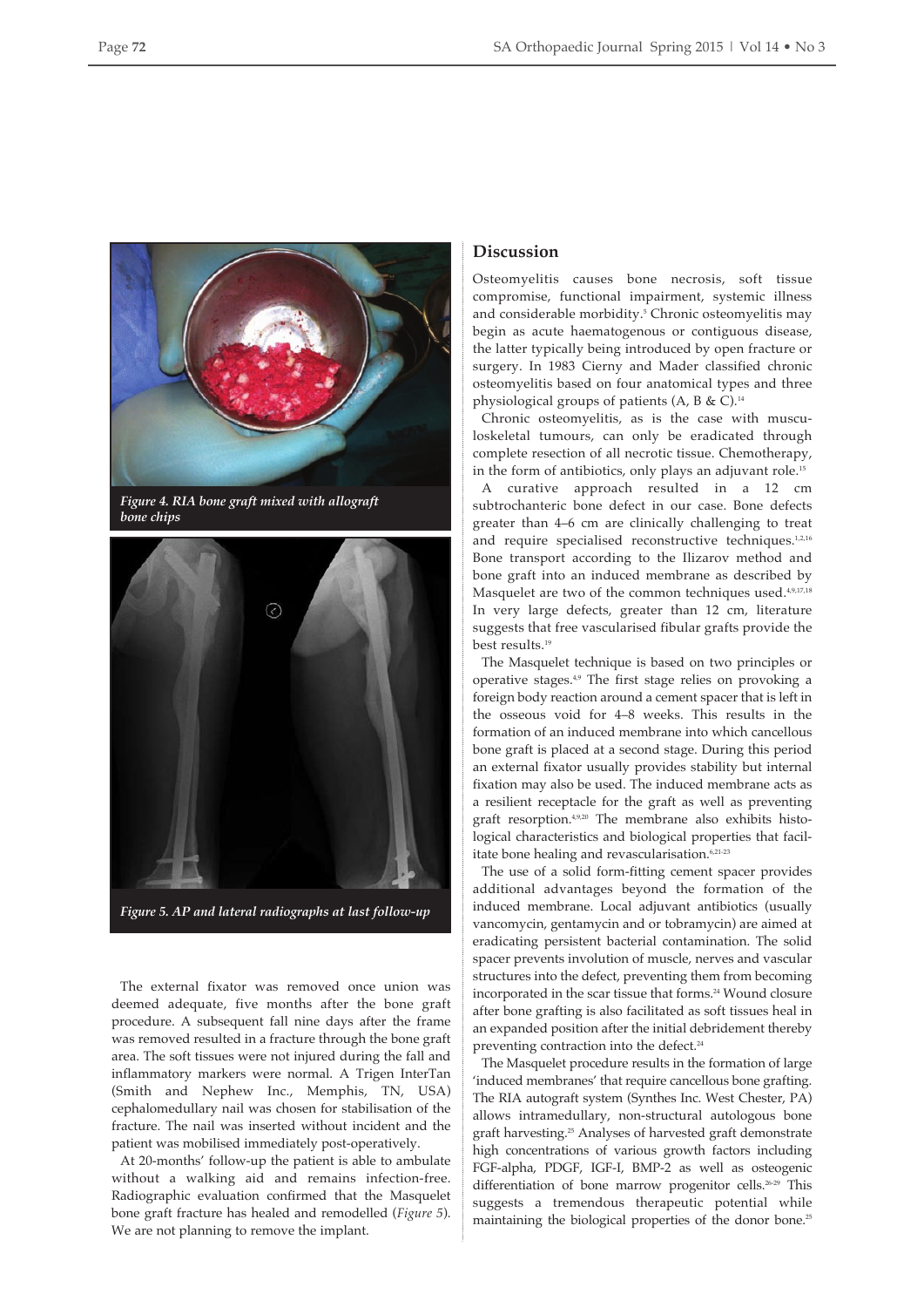Donor sites include the femur and tibia, and harvesting can be performed both antegrade or retrograde. In a recent study by Qvick *et al*., the mean volume of bone graft harvested was 25 ml–69 ml, with a complication rate of 1.96%. <sup>30</sup> In cases where a larger volume of graft is required, autologous graft can be combined with allograft to expand the volume while maintaining the benefits of autologous graft. 31

As previously mentioned, one of the major challenges faced in managing bone defects is the provision of adequate bony stability. Adequate stability promotes revascularisation and maximises the host's immune response. Although there is currently a variety of fixation options available, external fixation is generally preferred. <sup>15</sup> The advantage over open reduction and internal fixation or intramedullary nailing includes modularity of the construct, decreased deep infection risk and increased access for wound management after fixation is achieved. <sup>32</sup> Literature suggests that the Ilizarov method of distraction osteogenesis significantly reduces the risk of deep infection in infected osseous lesions. 33

The most common reasons for conversion to internal fixation include patient discomfort, persistent non-union and refracture. Conversion can be done acutely or delayed. Acute conversions involve the removal of the external fixator and insertion of internal fixation during the same surgery; this includes debridement of external fixation pin tracks and careful placement of the internal fixation device. Delayed conversion involves separate procedures for the removal of the external fixation and placement of the internal device, a so-called 'pinholiday'. Debridement of the pin tracks is done during the first procedure. Stability in the interval between the procedures relies on various methods including traction, plaster of Paris and functional braces. In our case, the patient had managed the external fixator well and did not experience any pin track complications. The conversion from external to internal fixation was delayed following a refracture secondary to a fall.

In this case report we present the findings and experiences of a single case, and we feel that this case confirms that the Masquelet technique can be used successfully to manage large subtrochanteric bone defects. It also confirms that one can successfully use intramedullary nailing through a Masquelet bone-graft site. We learnt that correct timing of the external fixator removal is essential as in our case union was not sufficient, which resulted in fracture through the bone graft site following minor trauma.

*The advantage of external fixation over open reduction and internal fixation or intramedullary nailing includes modularity of the construct, decreased deep infection risk and increased access for wound management after fixation is achieved*

### **Conclusion**

The Masquelet procedure is effective for the management of bone defects resulting from chronic osteomyelitis. It is labour-intensive and requires meticulous technique, lengthy hospitalisation and prolonged periods of external fixation. Internal fixation is a safe alternative to repeat external fixation in the setting of a fracture through a Masquelet bone-graft site.

#### **Consent**

Written consent was obtained from the patient for publication of this case report and any accompanying images. A copy of the written consent is available for review by the Editor-in-Chief of this journal.

*The content of this article is the original work of the authors. No benefits of any form have been received or will be received from a commercial party related directly or indirectly to the subject of this article.*

#### **References**

- 1. Lasanianos N, Kanakaris N, Giannoudis PV. Current management of long bone large segmental defects. *Orthopaedics and Trauma*. 2009;**24**:149-63.
- 2. Keating JF, Simpson AH, Robinson CM. The management of fractures with bone loss. *J Bone Joint Surg [Br]* 2005;**87**(2):142-50. PubMed PMID: 15736731.
- 3. Chaddha M, Gulati D, Singh AP, Singh AP, Maini L. Management of massive posttraumatic bone defects in the lower limb with the Ilizarov technique. *Acta Orthop Belg* 2010;**76**(6):811-20. PubMed PMID: 21302581.
- 4. Masquelet AC, Begue T. The concept of induced membrane for reconstruction of long bone defects. *Orthop Clin North Am* 2010;**41**(1):27-37. PubMed PMID: 19931050.
- 5. Donegan DJ, Scolaro J, Matuszewski PE, Mehta S. Staged bone grafting following placement of an antibiotic spacer block for the management of segmental long bone defects. *Orthopedics* 2011;**34**(11):e730-5. PubMed PMID: 22049954.
- 6. Motsitsi N. Masquelet's technique for management of long bone defects: from experiment to clinical application. *East Cent Afr J Surg* 2012;**17**(2):43-7.
- 7. El-Alfy B, El-Mowafi H, El-Moghazy N. Distraction osteogenesis in management of composite bone and soft tissue defects. *Int Orthop* 2010;**34**(1):115-8. PubMed PMID: 18493758. Pubmed Central PMCID: 2899258.
- 8. Manish K, Rabi J. Bone transport in tibial gap non-union: A series of 25 cases. *Open J Orthop* 2012;**2**:144-9.
- 9. Masquelet AC, Fitoussi F, Begue T, Muller GP. [Reconstruction of the long bones by the induced membrane and spongy autograft]. *Ann Chir Plast Esthet*. 2000;**45**(3):346-53. PubMed PMID: 10929461. Reconstruction des os longs par membrane induite et autogreffe spongieuse.
- 10. Bibbo C, Brueggeman J. Prevention and management of complications arising from external fixation pin sites. *J Foot Ankle Surg* 2010;**49**(1):87-92. PubMed PMID: 20123298.